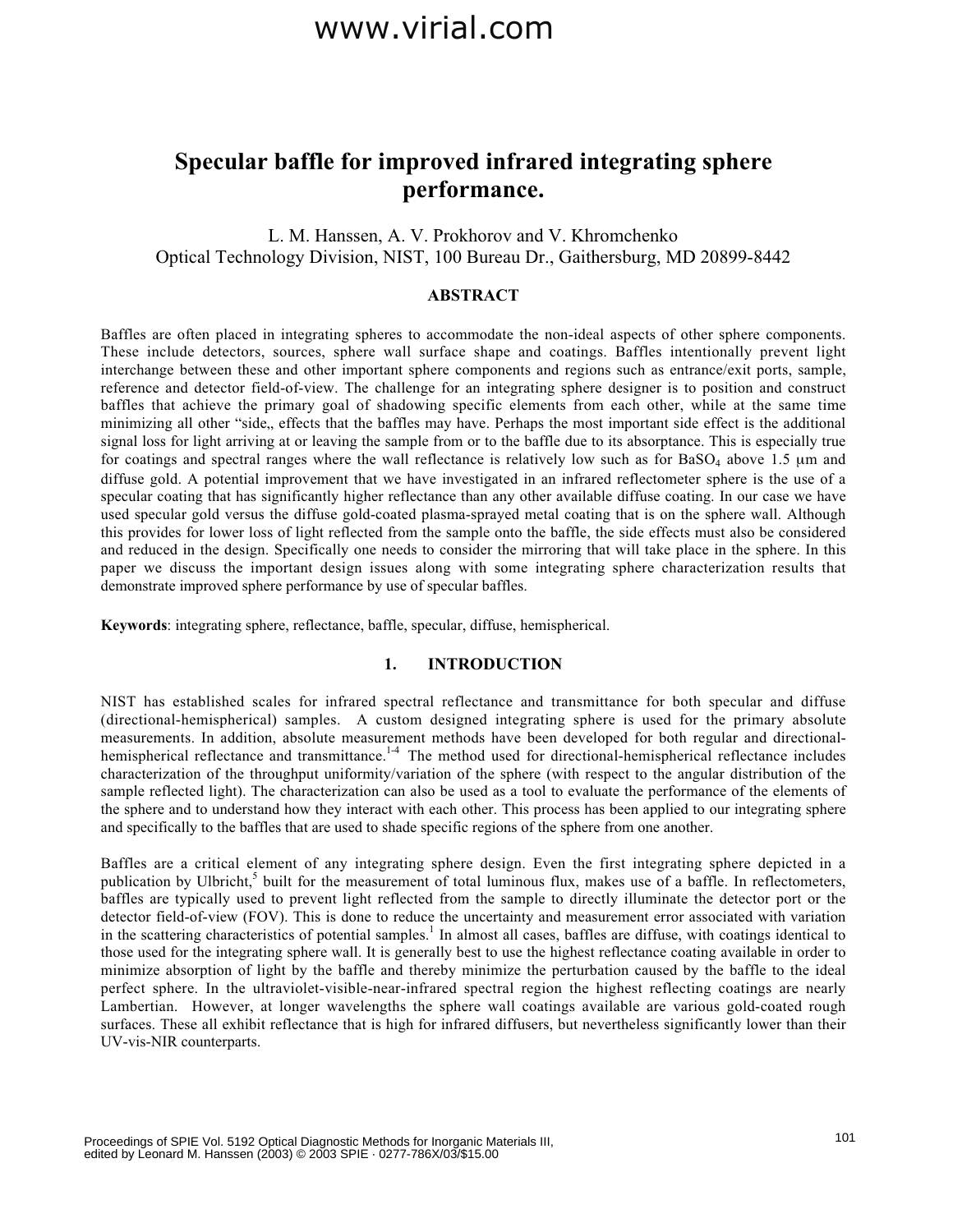### **2. INFRARED INTEGRATING SPHERE AND BAFFLE PERFORMANCE**

A schematic of our infrared integrating sphere is shown in Figure 1. The input beams for the sample and reference measurements for reflectance are shown, along with the locations of light first striking the sphere wall for the specular sample case.

The sphere has four baffles:  $(1 \& 2)$  primary baffles between the sample (and reference) and the FOV of the detector, less critical baffles (3) between the sample (and reference) and the detector port and (4) between the sample and reference ports. The original construction of the sphere included three sets of interchangeable baffles: (i) diffuse baffles with the same coating as the sphere wall (an electroplated gold on top of plasma-sprayed copper); (ii) specular baffles with electroplated gold, and (iii) no baffles (diffuse plugs to fill the small ports used to mount the baffles). Three options were constructed for flexibility and sphere evaluation. The "standard, diffuse baffle case for conventional sphere operation, the specular baffle case for potentially more uniform sphere throughput, and the "no baffle, case which allows one to have a nearly complete spherical surface (with the use of port covers curved to match the sphere surface) without the perturbation of interior baffles. The last case enables one to perform measurements with and without port covers to obtain the hemispherical reflectance of the sphere wall according to one of Taylor's absolute methods.<sup>3</sup>



Figure 1. Integrating sphere schematic showing key components of sphere and measurement scheme for reflectance measurements, including baffles and input beams for sample and reference measurements that are incident on the sample specular region (for specular samples) and reference specular region (empty reference port), respectively. Baffle between sample and reference ports not shown.

As described in Reference 2, a measurement of this same sphere throughput variation (sphere mapping) was performed using a  $CO<sub>2</sub>$  laser source operating at 10.6  $\mu$ m. The results of the mapping evaluation are shown in Figure 2. The "no baffles,, case curve shows why the baffles are required: for light directed into the FOV, the signal is as much as 2.5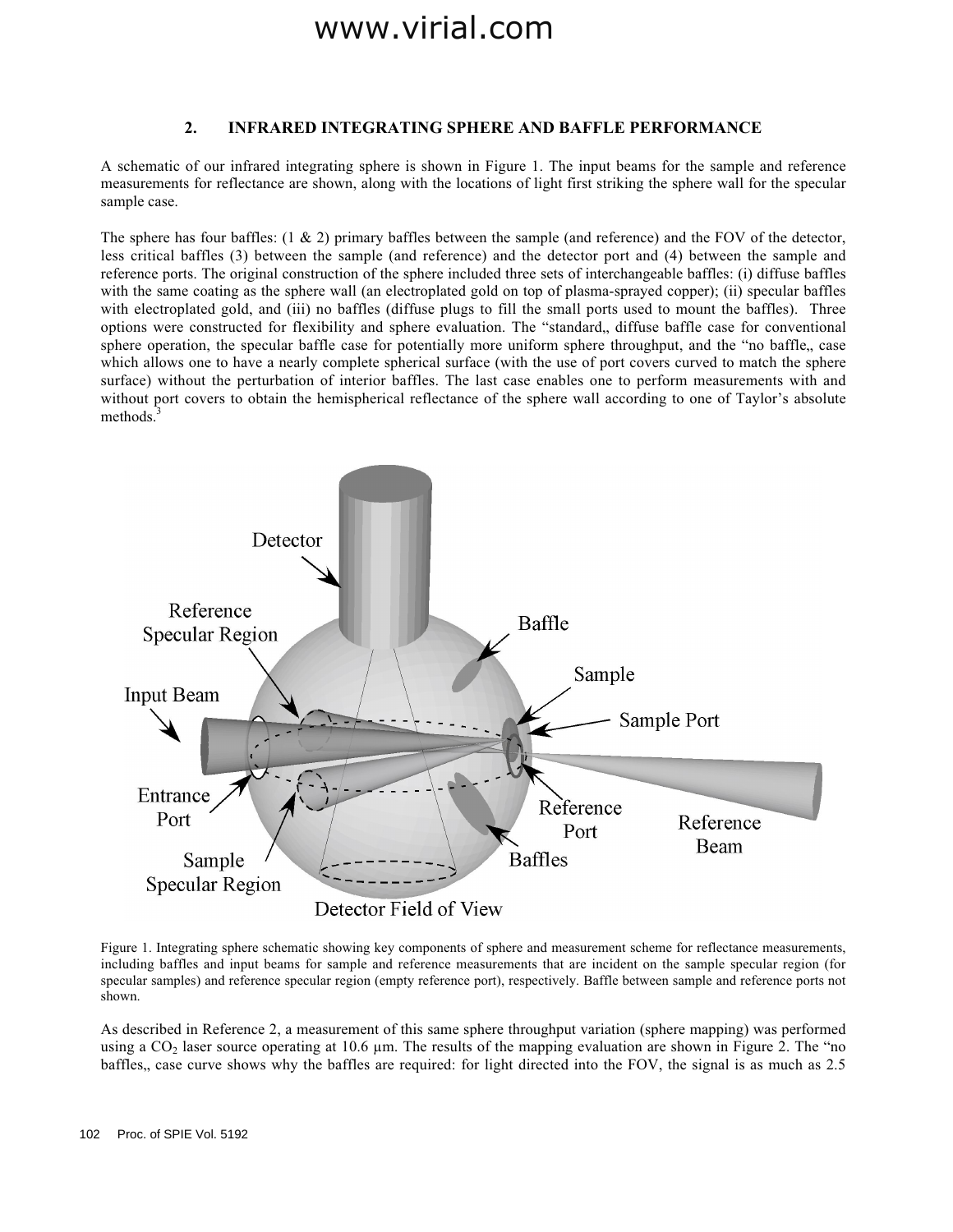times greater than that directed out of the FOV. The difference in strengths of these signals is directly related to the size of the FOV and can be reduced by increasing the FOV, but is difficult to eliminate completely, especially for cryogenically cooled and windowed detectors.<sup>6</sup>



Figure 2. Comparison plot of the spatial uniformity scan of the integrating sphere measured at 10.6 µm. Results are shown for three different arrangements of the sphere: (a) with no baffles, (b) with specular baffles, and (c) with diffuse baffles. (Figure 6 from Reference 2.)

The need for a baffle between the sample (and reference) and the detector port is not so strong, because the nonimaging lens-concentrator design of the detector optics rejects almost all the light entering from outside the FOV.<sup>7</sup> However, due to a minor amount of leakage from secondary reflections in the lens, we have employed a baffle to reduce the maximum possible error due to a potential problem sample.

Finally, a clear improvement in the throughput uniformity can be seen for the specular baffles as compared to the diffuse baffles. These results would have led us to employ only the specular baffles for all future measurements, except that the scans of Figure 2 represent only one cross section of the sphere. And even though it is the most critical scan, one must consider the complete sphere map, which is shown in Figure 3.

The throughput maps shown in Figure 3 are for the (a) specular and (b) diffuse baffle cases, taken at 10.6 µm. The relative throughput range for both plots is from 0.8 to 1.1, and the sphere area covered in spherical coordinates is: polar angle (with 0 degrees at the center of the entrance port): 20 to 140 degrees in steps of 20, azimuthal angles: 0 to 360 degrees in steps of 5. The sample- and reference-FOV baffles can be clearly seen at the center top and bottom of each plot, as well as the sample and reference-detector baffle in the plot center. The small brighter points in between the baffles are due to the side port covers which have higher reflectance than the surrounding sphere wall. As in Figure 2, the diffuse baffle case shows greater non-uniformity than the specular baffle case over the entire map, except for one spot near the lower left corner in Figure 3(a). This spot for the specular baffle case represents a direct reflection into the detector port, for which the relative throughput is 3. Due to this large spike in the throughput, the specular baffles could not be used, yet their potential is clearly demonstrated by the comparison in Figure 3.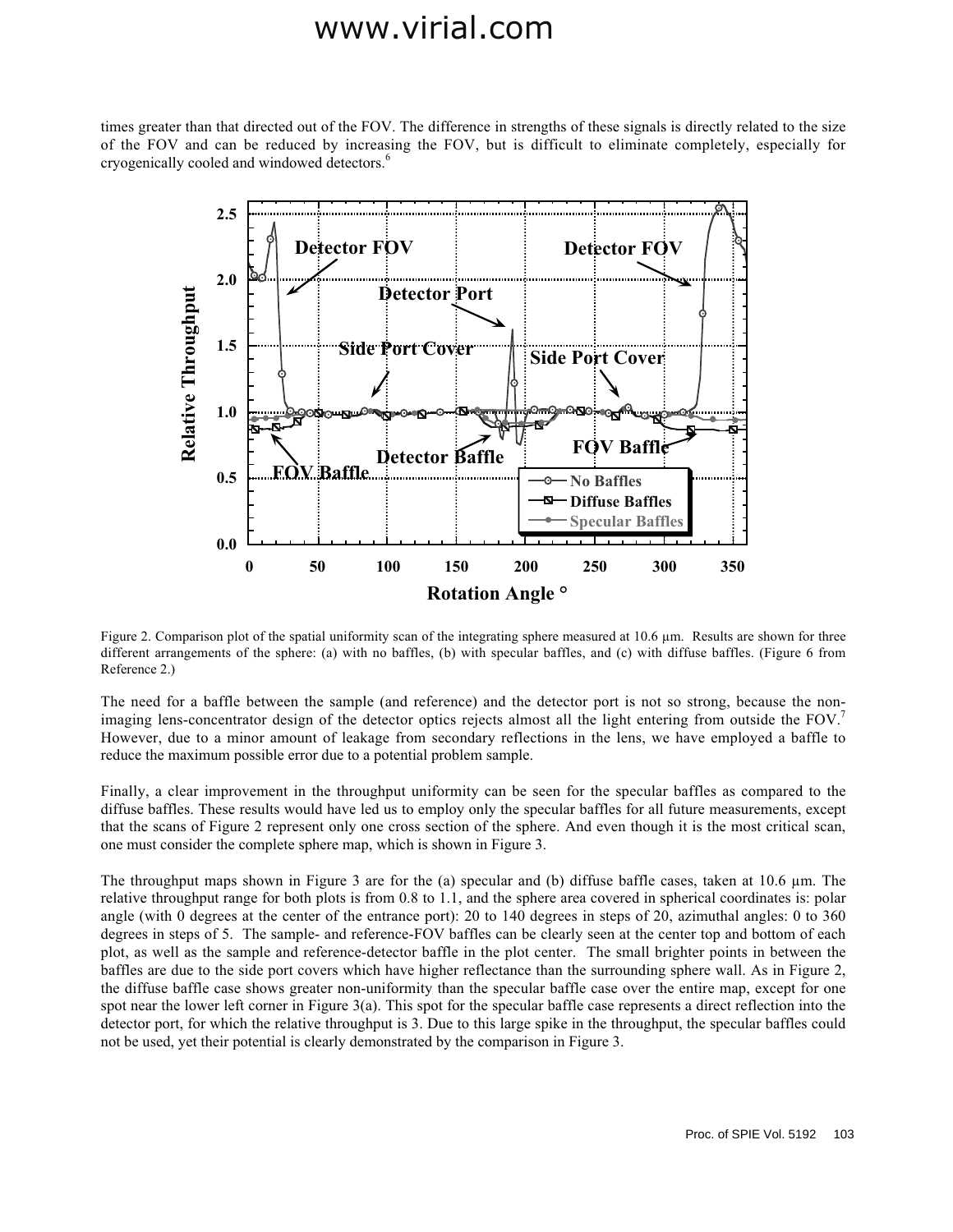

Figure 3. Comparison of the spatial uniformity mapping of the integrating sphere measured at 10.6 µm (a) with specular baffles, and (b) with diffuse baffles. The coverage of the sphere is complete except for the positions corresponding to the front (entrance port) and back (sample & reference ports) of the sphere (as viewed in Figure 1). The scale is shown by the bar on the far right. (Figure 7 from Reference 2])

#### **3. BAFFLE DESIGN**

To achieve the maximum potential of the use of specular baffles in an integrating sphere requires a careful design study. The design must meet a number of criteria that are shown schematically in Figures 4 and 5. First of all the baffle must perform it's primary shading task, preventing light directly reaching the detector FOV from the sample (reference), indicated in Figure 4 as "I<sub>n</sub>. In addition, the baffle must not block any of the incident part of the beam from striking the sample, indicated by a "II, Finally, the baffle must not protrude into the detector's FOV, indicated as "III,.. These constraints apply to the baffle, whether it is diffuse or specular. Similar constraints apply to the baffle shading the detector port from the sample. However, the sphere design has a much larger FOV than detector port, so that the constraints on the FOV baffle are more restrictive and difficult to adhere to.

Additional constraints put on specular baffle designs are shown in Figure 5: the specular reflections by the baffle that need to be avoided. The reflections are denoted for the sample-to-FOV baffle. The light directed by the baffle into the detector port, found in the older specular baffle design, is labeled as (1). Additional reflections to be avoided are those directed via the baffle to the entrance port, reference port, and back onto the sample. For the sample-to-detector baffle, reflections should similarly avoid the FOV, entrance port, sample and reference, labeled as (6) in Figure 5. For the sample-to-reference baffle, back reflection to the sample or the entrance port should not occur. Finally, multiple reflections between baffles should also avoid these ports and regions.

Due to the 3 dimensional nature of the design, ray tracing is the best approach to analyze and refine the sizes and locations of the baffling in a sphere design. We are in the process of constructing a complete sphere model based on Monte-Carlo raytracing methods for comprehensive analysis of our infrared integrating sphere, similar in design to earlier work.<sup>8</sup>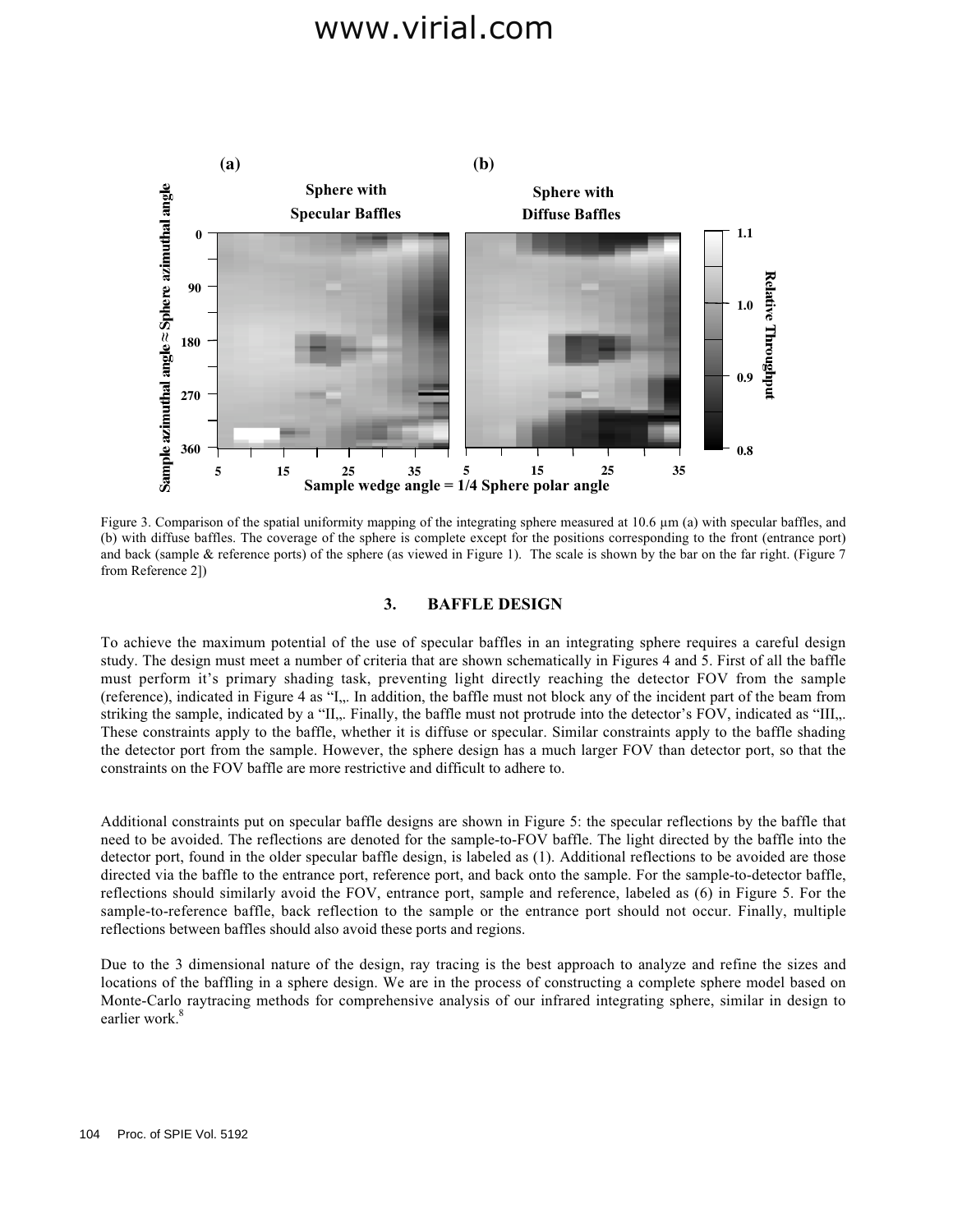

Figure 4. Requirements for primary baffle(s) design between the sample (and reference) and the FOV. First (I) the baffle must prevent light directly reaching the detector FOV from the sample (or reference). In addition, the baffle must not interfere with the (II) intput beam or (III) the detector view of its FOV. Similar restrictions are placed on the secondary baffles, but are easily adhered to.



Figure 5. Additional design constraints for the use of specular baffles. The baffles should not reflect any light directly from the sample or reference to any of the following: via the primary baffle to (1) detector port, (2) entrance port, (3) reference port, (4) sample; via the baffle between the sample and reference (5) back onto the sample or reference; and (6) via the baffle between the sample and detector port to the FOV, entrance port, sample or reference.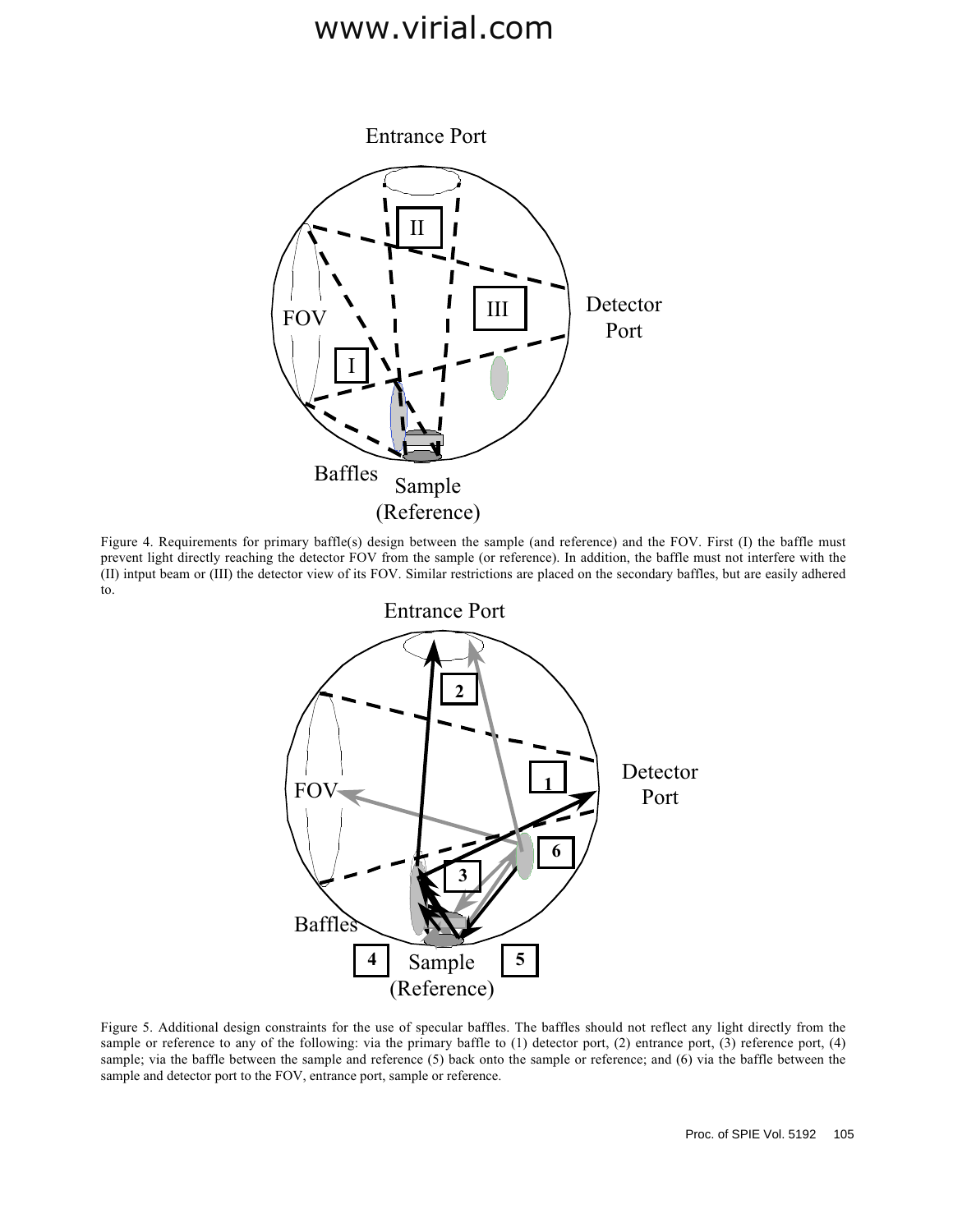We plan to study the effects of non-Lambertian sphere coatings and the secondary effects of non-imaging optics associated with the detector. However, for the purposes of the sizing and positioning of specular baffles, the first stage of the Monte Carlo program is sufficient. Output of the program is shown in Figure 6.



Figure 6. Examples of Monte Carlo raytrace output indicating location of specularly reflected light from a diffuse sample and specular baffles [spots to the right of center (off primary baffle) and split on right and left edges near the bottom (off sample/detector baffle)]. Also shown are the detector FOV (center), detector (split between right and left edges), sample and reference (on bottom) and entrance port (on top). The primary baffle in (a) is oriented in a way that its reflection is near the detector port, while in (b) it is closer to the FOV. In both cases, the baffle orientation is acceptable.

The plots in Figure 6 show the relative throughput for light directed over the sphere wall surface as a function of polar and azimuthal spherical coordinates. The coordinates are identical to those of Figure 3, except the azimuthal 0 includes the detector port center (as opposed to the FOV center in Figure 3). The plots show the locations of the detector, sample, reference, and entrance ports and the detector FOV, all entered by the user into the program. Since the sample and reference are under-illuminated, the maximum spot size is also shown. In addition, the user selects a coordinate value along the axis between the detector and the FOV, as well as two rotations about the other two orthogonal axes to define the plane of the baffle. The program then traces rays between the sample spot and the FOV to obtain the intesection of these rays with the baffle plane. These results provide the dimensions of the baffle required for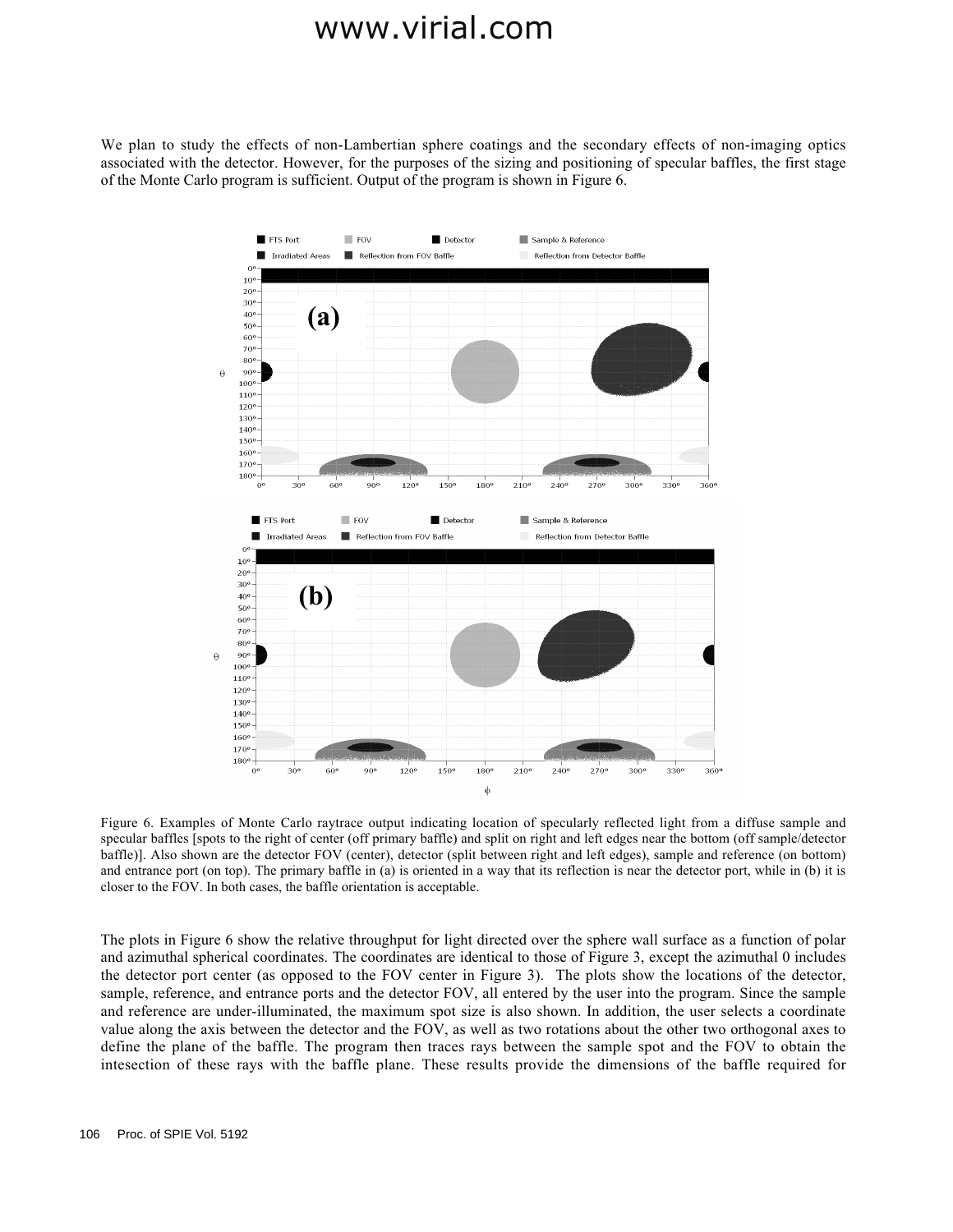construction. After determining the intersection points, constraint (1) from Figure 4 is automatically satisfied. The program checks for compliance with constraints (2) and (3). Figure 6 (a) and (b) show the specularly reflected spots from the sample-FOV and sample-detector baffles for two different baffle orientations. In both (a) and (b) the reflected spots hit the sphere wall in an acceptable location. Other orientations not shown resulted in reflected spots overlapping with the other ports, as well as violation of constraints (2) and (3).

Based on the ray tracing results, baffles were constructed and installed in the sphere. A photo of the back half of the integrating sphere with baffles mounted is shown in Figure 7. The sample port has been reduced to the size of the maximum size input spot. The sample- and reference-detector baffles are combined into a single baffle seen near the top where half the detector port can also be seen. The sample- and reference-FOV baffles are tilted according to the ray-trace model design results.



Figure 7. Photo of rear half of infrared integrating sphere, with specular baffles installed (except between sample and reference ports). The detector port is at the top of the sphere and the FOV region on the bottom. Side ports (generally covered when the sphere is assembled) can be seen on the edges.

### **4. NEW DESIGN PERFORMANCE**

After installation of the specular baffles, the infrared integrating sphere was evaluated for two configurations: with both sample- and reference-FOV baffles installed, and with only the sample-FOV baffle installed. For almost all measurements performed with our sphere, since they are primarily absolute, as shown for reflectance in Figure 1, the reference port is almost always empty. When we use a reference, it is almost always specular (mirror or window). Hence, the primary shadowing required of the reference-FOV baffle is not required. Since it is generally best to minimize perturbations to the complete spherical shape, we have decided to operate with a single sample-FOV baffle. The tests performed on the sample/reference symmetry did not show any perceptible asymmetry as a result of the use of only one baffle. For other users who may wish to make relative measurements, the reference baffle should always be used. For the new design, the sample- reference-detector baffle has remained specular, and the sample-reference baffle has remained diffuse (to avoid a large back reflection component).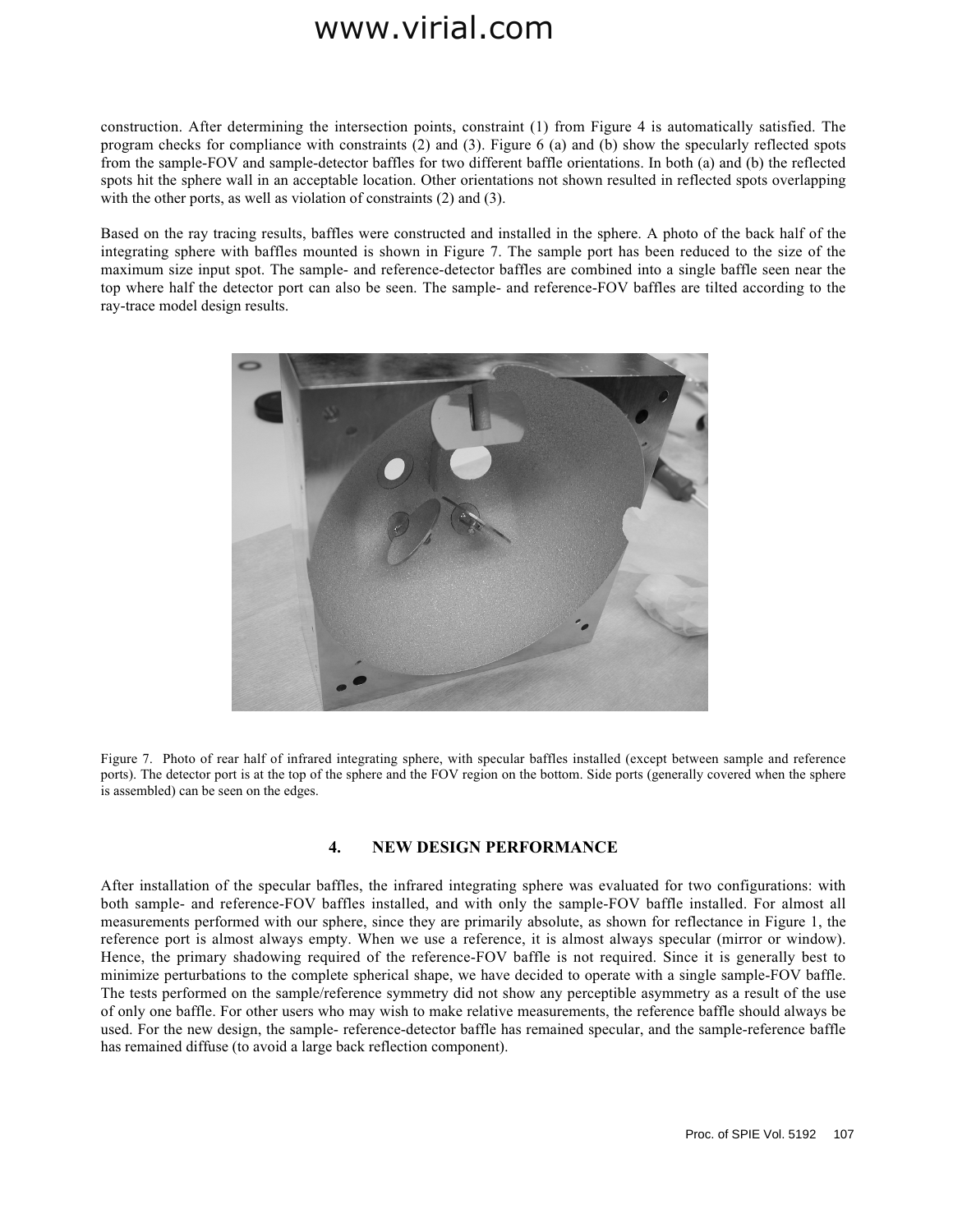The first test of the sphere performance for the new specular baffle design is the measurement of a pressed powder polytetraflouroethylene (PTFE) sample. This material has been used as a standard for the visible and near infrared at NIST for many years and has been very well characterized.<sup>9</sup> Figure 8 shows a comparison of measurements of the PTFE sample made using the integrating sphere in both the older diffuse and new specular baffle designs, along with the standard values from Reference 9. The curves showing the measured results from our integrating sphere are uncorrected (simple ratio of sample to reference) prior to multiplication by a factor taking into account the sphere throughput variation according to our absolute reflectance method.



Figure 8. Comparison of reflectance measurements performed on pressed powder (PTFE), a high reflectance diffuse standard used for the visible and near infrared. The top curve is the calibrated hemispherical reflectance. The lower curve is the uncorrected ratio of sample to reference measurements using the previous sphere diffuse baffle design. The middle curve is the uncorrected ratio using the new sphere specular baffle arrangement.

The improvement in sphere performance is clearly demonstrated by the curves in Figure 8. The old diffuse baffle case results in a raw measurement from 4.5 % to 9 % below the actual hemispherical reflectance, whereas this is reduced to only 2.5 % for the new specular baffle design. It should be pointed out that even for a "perfect sphere,,, in this case one would expect a curve 1.2 % low due to the unavoidable loss of diffusely reflected light out the entrance port for a Lambertian sample. Hence the residual measurement error has been reduced by more than a factor of 3. Since the correction required for a specular sample is near 0 %, the uncertainty for an arbitrary sample with unknown scattering character for the new design will be in the 1.3 % to 2.5 % range as opposed to the 3.3 % to 9 % range before.

The second evaluation has been a new sphere throughput mapping performed across the entire spectral measurement range of 1  $\mu$ m to 18  $\mu$ m. The resulting map for 10  $\mu$ m light is shown in Figure 9. This map is similar to that of Figure 3, except (a) the polar angle is 0 normal to the sample (near to, but not centered on the entrance port), (b) the azimuthal angle is the same as for Figure 6, and (c) the polar angle range is greater, from 0 to 160 deg.

The sample-FOV baffle can be near the center of the map. The entrance port is seen for polar angles 0 and 20 degrees and the throughput values integrate to approximately 1.2 % (as expected), The sample-FOV baffle is seen in the center on the plot. The two dark regions near the large polar angles correspond to (1) the post holding the sample-FOV baffle (narrow centered) and (2) the sample-reference baffle which is diffuse and unavoidably reflects light back onto the sample. A careful comparison of Figures 3 and 9 reveals better throughput uniformity for the new specular baffle design shown in Figure 9.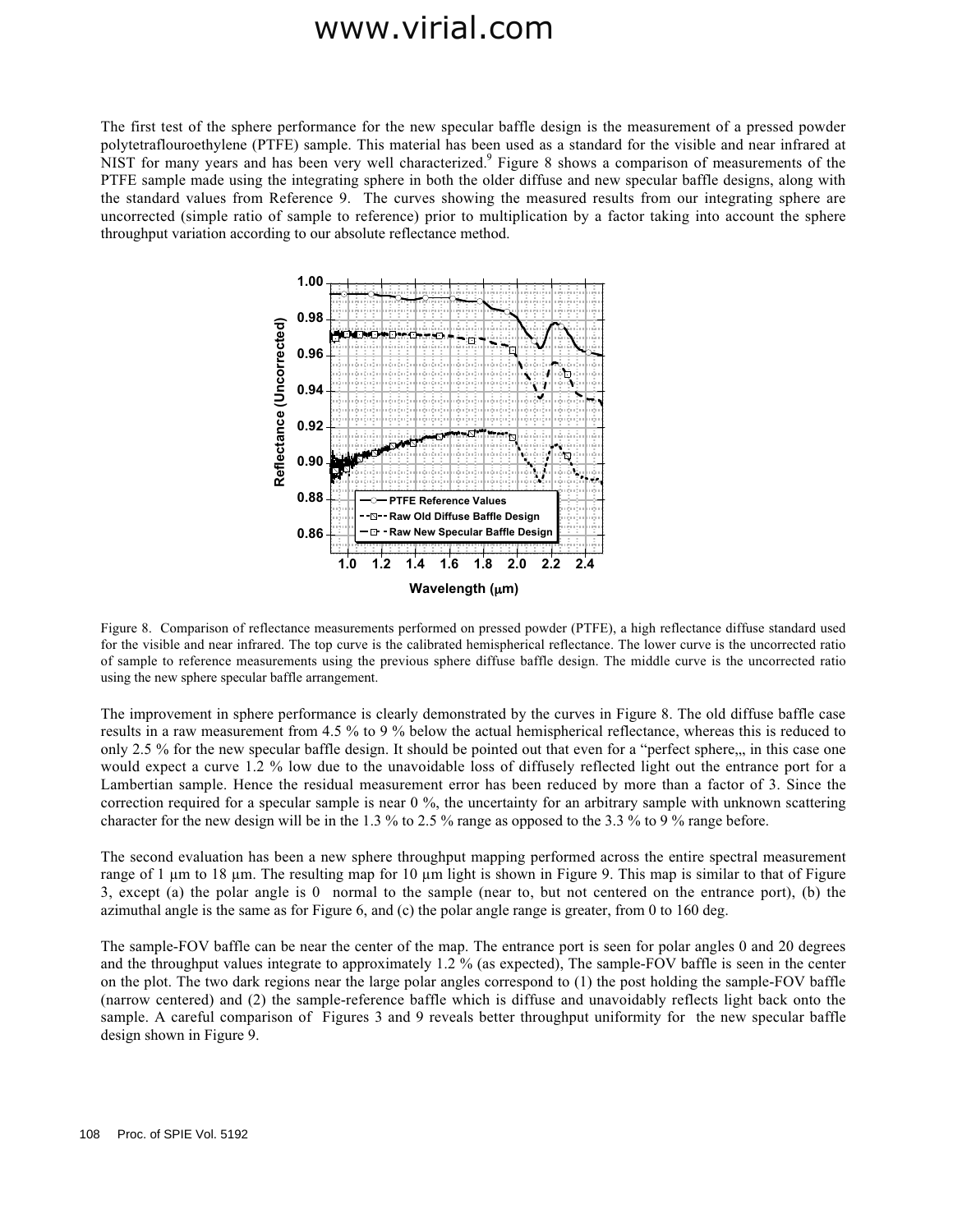

Figure 9. Sphere throughput map for new specular baffle design. This map covers the entire sphere, including azimuthal angle 0 and 160 degrees at the edges of the plot. The entrance port (not displayed in Figure 3) results in the black values below 0.8.

The two dark regions at large polar angles immediately suggest further improvements that might be made for the sphere. The baffle post could be remade to direct less light back towards the sample. Also, the flat diffuse samplereference baffle could be replaced by a triangular cross-section specular baffle, to direct all the reflected light only onto the sphere wall.

### **5. CONCLUSIONS**

Baffles are critical to the optimum performance of integrating spheres, as well as their design including their arrangement and the positioning and sizing details. Specular baffles are shown to offer improved sphere performance over diffuse baffles for spheres with coatings designed for the infrared spectral region. This has been demonstrated through the results of sphere throughput mapping as well as by measurement of PTFE in the  $1 \mu m$  to  $2.5 \mu m$  range. However, careful evaluation of the mirroring effects of the baffles must be carried out. Ray tracing is well suited to perform the baffle optimization procedure. Replacement of the diffuse baffles separating the sample and reference from the detector field-of-view with specular baffles according to the optimized design in our infrared reflectance sphere has resulted in decreased uncertainties by a factor of 3 or better.